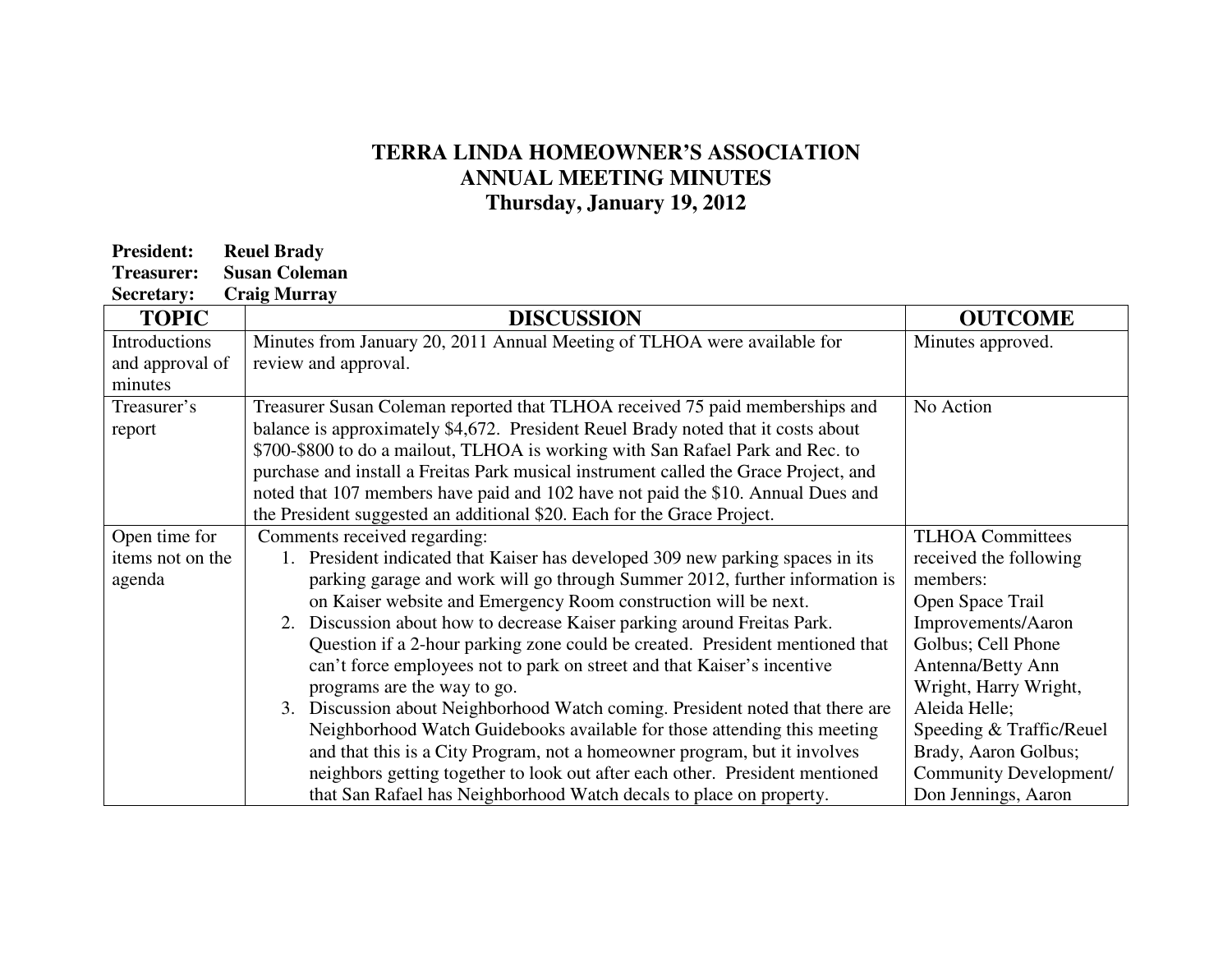|                      |                                                                                        | Golbus; Graffiti           |
|----------------------|----------------------------------------------------------------------------------------|----------------------------|
|                      |                                                                                        | Abatement/Don Jennings,    |
|                      |                                                                                        | Carson Watson, Maria       |
|                      |                                                                                        | Hudobnik, Craig Murray;    |
|                      |                                                                                        | Park & Playground/ Mary    |
|                      |                                                                                        | Wuerth, Silvia Brady;      |
|                      |                                                                                        | Crime Prevention/Susan     |
|                      |                                                                                        | Coleman.                   |
|                      |                                                                                        | Volunteers are sought for  |
|                      |                                                                                        | the Civic Center Station.  |
|                      |                                                                                        | If anyone is interested in |
|                      |                                                                                        | volunteering for a TLHOA   |
|                      |                                                                                        | Committee to seek          |
|                      |                                                                                        | community improvements     |
|                      |                                                                                        | contact Reuel Brady.       |
| Neighborhood         | New Police Chief Diana Bishop attended and introduced herself. San Rafael Police       | Construction to commence   |
| Watch Program        | Department's Night Shift Watch Commander Ralph Pata and Neighborhood Police            | in Summer, 2011.           |
| and new San          | Officer Jeff Booker presented SRPD services and discussed the Neighborhood Watch       |                            |
| <b>Rafael Police</b> | Program. Pata indicated that he has a Twitter account, and uses web, U-Tube and        |                            |
| Chief                | email. He can be reached at srpd.org and send email there. Booker indicated that the   |                            |
| Presentation         | non-emergency number is 485-3000 and any call can be made there for any reason         |                            |
|                      | such as a suspicious vehicle. He can also be reached on his cell: 415-720-3934         |                            |
|                      | Thurs.-Sun. 5pm – 1am. Officers responded to questions such as how many Beats          |                            |
|                      | and Officers are in North San Rafael and Booker responded that there are two beats     |                            |
|                      | here and two officers. Booker indicated that 1,400 vehicles go through the Freitas     |                            |
|                      | DUI Checkpoint. Pata mentioned that there have been three burglaries in North San      |                            |
|                      | Rafael since Jan.1and suggested that property owners photograph their items, write     |                            |
|                      | down serial numbers and store it in a safe location. Pata mentioned that simply        |                            |
|                      | turning a radio on and providing voices in an unoccupied home are simple deterrents.   |                            |
|                      | Audience inquired about door-to-door solicitors and if put out a No Soliciting sign is |                            |
|                      | there anything to enforce. Chief noted that there is no law preventing door-to-door    |                            |